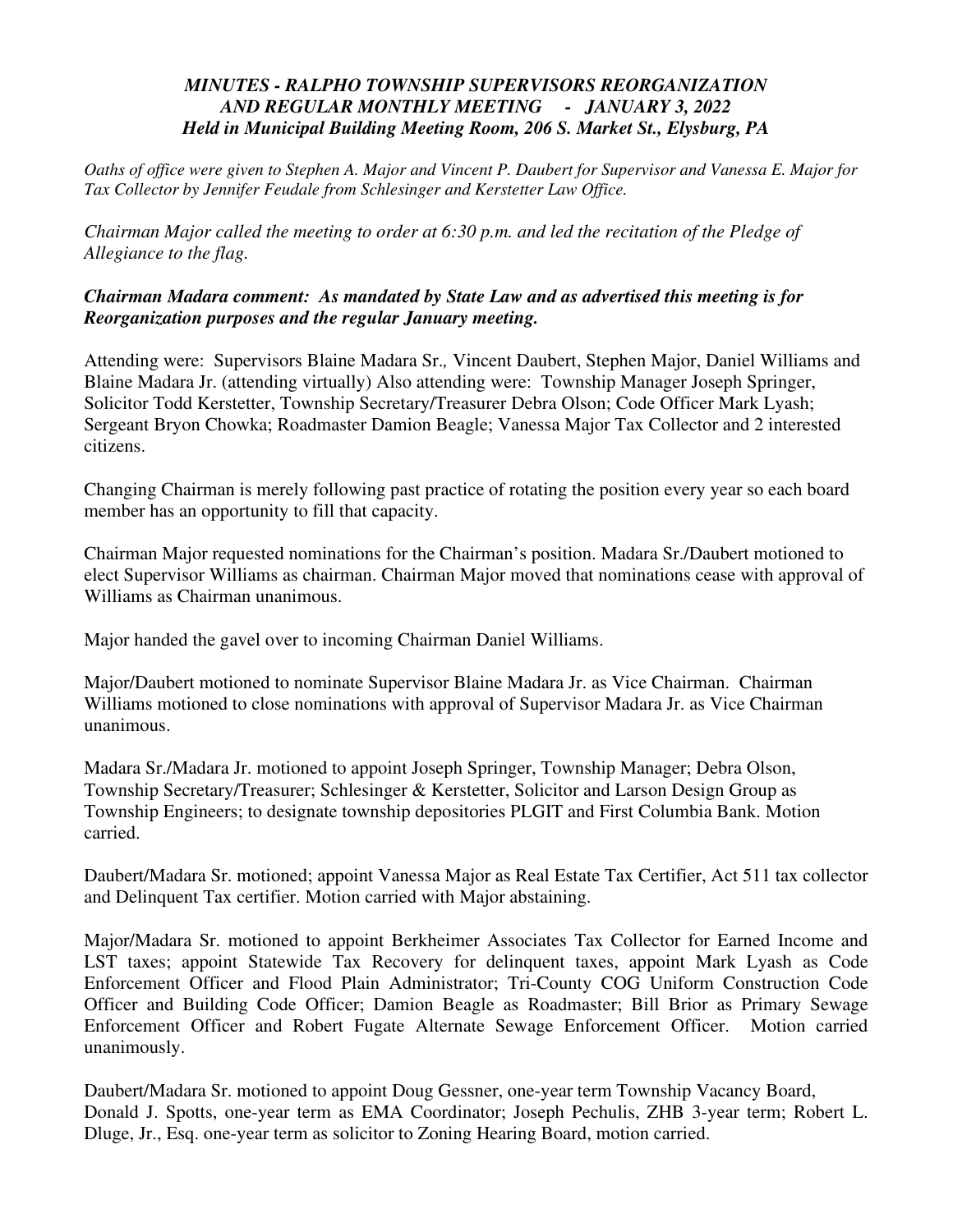Daubert/Madara Sr. motioned to appoint Stephen Major, 5-year term to Municipal Authority of Ralpho Township, motion carried. Major/Madara Jr. motioned to appoint Mark Lyash to 4-year term on Planning Commission; David Noll to 2-year auditor term. Motion carried.

Chairman will appoint Committee/Department Heads in February: Street Department Buildings Police Department/Public Safety Zoning Recreation Recycling

CITIZEN INPUT ON AGENDA ITEMS – none

Minutes of December 14, 2021 regular monthly meeting were accepted as presented on Major/Madara Jr. motion and carried.

TREASURER'S REPORT was accepted as presented on Daubert/Madara Sr. motion and carried.

Bills were approved as presented for payment, including those bills paid between meetings on a Madara Jr./Major motion, motion carried unanimously.

#### **CORRESPONDENCE**

- $\triangleright$  Received thank you for support and allowing Santa's village to be placed at the Community Holiday Tree from Ralpho Township Business Association and notice of Holiday Tree Pickup, which is January 8<sup>th</sup>.
- $\triangleright$  Email was received from Scott Kramer requesting to use an upstairs room at the Municipal Building for a Model Railroad Club. Chairman Williams will get in touch with him prior to next meeting.

#### **COMMITTEE/DEPARTMENT REPORTS:**

## **PLANNING – Mark Lyash**

- Madara Sr./Major motioned to add the following extension requests to the agenda. Planning Commission meeting was held prior to Supervisor's meeting so couldn't be on the agenda prior. Motion carried.
- Madara Sr./Major motioned to give 180-day extension to Heath Subdivision; 45-day extension to Hoagland Subdivision 2; and Gallina Land Development until April 12, 2022. Motion carried.
- Madara Sr./Major motioned to give time extension to Damage Inc. Land Development until April 12, 2022, with note that this will be last time extension for the Land Development. Motion carried.

#### **STREET DEPARTMENT – Daubert**

 $\triangleright$  Report was received.

## **BUILDINGS – Madara Sr.**

 $\triangleright$  none